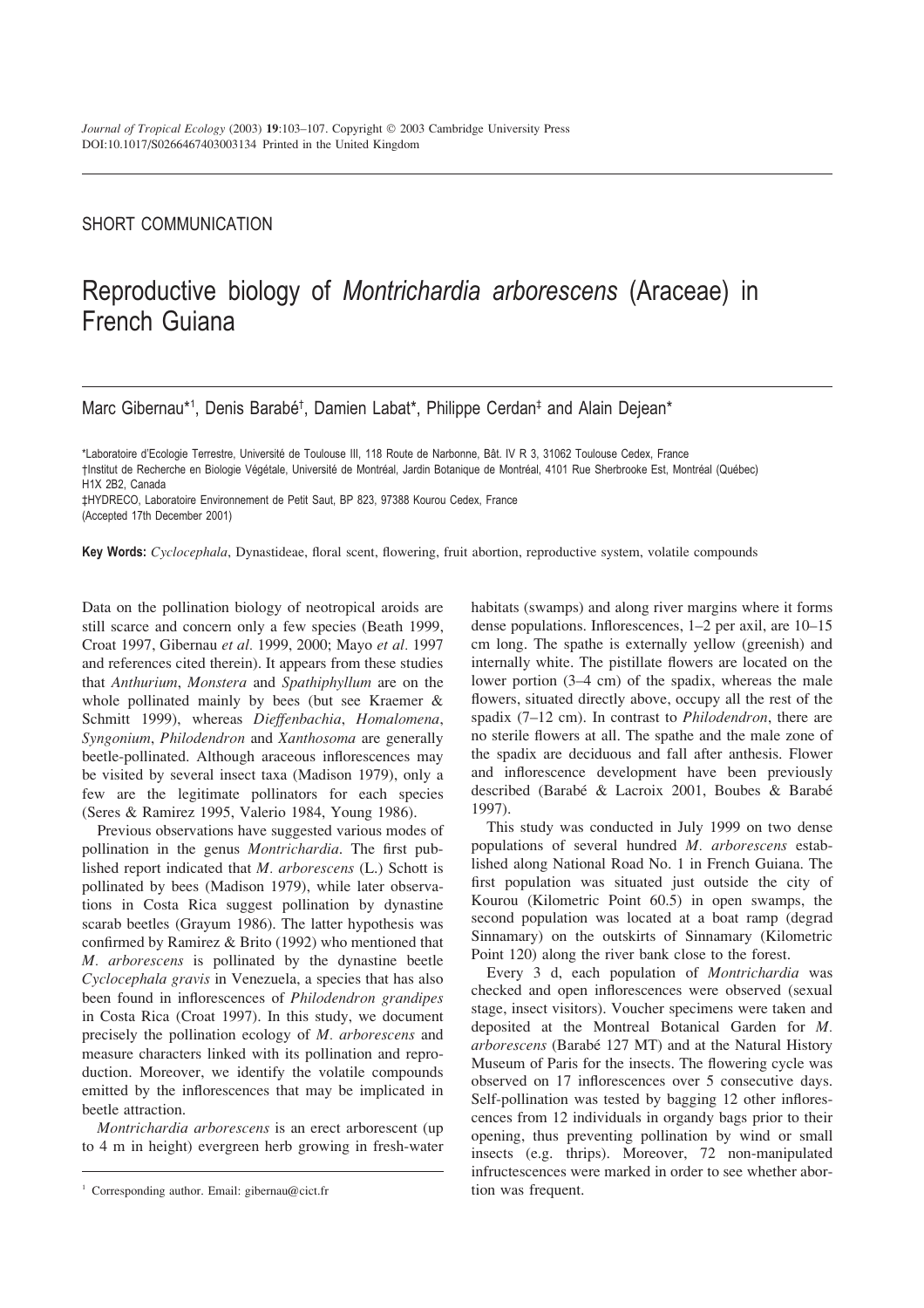We recorded the spadix temperature every 10 min using a Digi-Sense® DualLogR® for the complete flowering cycle of two inflorescences. Previous studies have shown that the thermogenetic pattern is stable for a given species (Barabé & Gibernau 2000, Gibernau & Barabé 2000, Gibernau *et al.* 2000, Seymour 1999). In order to obtain the temperature of the spadix, one probe of the thermometer was inserted less than 5 mm deep into the spadix, in the middle of the fertile male zone. Ambient air temperature was measured 10 cm from the spadix with the other probe.

Volatile compounds emitted by two inflorescences were collected using the adsorption–desorption (headspace) technique. One inflorescence from each population was enclosed in a polyethylene terephtalate (Nalophan®) bag. Air was drawn by a pump out of the bag through Tygon tubing over a Porapak $\mathcal{O}(25 \text{ ng}, 80-100 \text{ mesh})$  collection trap. Volatile compounds were collected on 7 and 13 July 1999 between 18h30 and 20h00, during the period of thermogenic inflorescence activity, on two consecutive nights (female and male phases). Samples were desorbed with 5 ml of hexane. Gas Chromatographic–Mass Spectrometric (GC–MS) analyses were performed with a Finnigan GC8000TOP chromatograph and a MD800 mass spectrometer using a 30-m SPB-20 (0.53 mm i.d.) highresolution column (Chemistry Department, University of Montréal). The ion source was operated in the electronimpact mode (EI, 70 eV, 180 °C). Full-scan mass spectra (m/z 35–535; 0.49 s/scan, resolution M/—M= 500) were recorded. The temperature of the column was programmed as follows: 40 °C, 5 °C min<sup>-1</sup> to 240 °C, then 20 min at 240 °C. Tentative compound identifications were performed according to the mass spectrum library and correspond to the best fits to known mass spectra (fit factors  $> 90\%$ ).

The flowering cycle of *M. arborescens* can be summarized as follows. There is only one inflorescence at anthesis on a plant at one time. The spathes of young inflorescences, not yet open, were green. Their stamens were light green and the stigmas pink. The reproductive cycle of the inflorescence lasted 2 d, but as the inflorescence did not close after the beetles departed, its flowering cycle appeared longer (3–4 d). The spathe began to open at midor late morning of the first day. The stamen and stigmas were white at this time. By the end of the afternoon, the spathe was open to 2/3–3/4 of its length, with the spadix protruding outside the spathe, but the inflorescences  $(n =$ 40) were not visited by beetles before nightfall. At dusk, the stigmas were moist, the spadix began to warm up and an odour emanated from the inflorescence attracting the beetles. During the second day, the spathe had closed slightly (to 1/2 of the spathe length), and the spadix was then erect within the spathe. Beetles remained at the base of the inflorescence and the female flowers bore signs of having had their stigmas chewed. There was no production of resin on the spathe or spadix. At dusk, the spadix

warmed up again and the anthers released the pollen, whose grains are extruded in sticky strands, beetles usually leaving at this time. During the third day, the spathe remained open with pollen accumulated at the bottom of the floral chamber, a few beetles were still present in 9 out of the 40 open inflorescences. The spathe began to wilt, its colour changing from yellow to brown, and fell during the third or fourth day after anthesis.

While checking for beetle presence every three mornings in all open inflorescences  $(n = 141)$  we noted that 60 of them had not been visited, 53 sheltered dynastine beetles (1–6 individuals; mean  $\pm$  SD: 1.95  $\pm$  1.34) and 28 presented signs of having been visited (chewed stigmas) but the beetles were absent. Almost all the visited inflorescences had damaged (chewed) stigmas; we believe that in the absence of sterile flowers in this species, the stigmas provide a nutritional reward for the pollinators.

Almost all of the 98 visitors noted in the inflorescences of *M. arborescens* were *Cyclocephala colasi* (Endrödi). Exceptions were one *C. vestita* (Höhne), one *C. varians* (Burmester), one *Aspidolea quadrata* (Endrödi) and four *Erioscelis proba* (Sharp). Using a stereomicroscope, we noted pollen presence on all these collected beetles, but we did not quantify it as part of the pollen was deposited on the stigma during the previous night. Moreover, an undetermined tenebrionid beetle was regularly found in old inflorescences which had shed their pollen (third day), but never in receptive inflorescences (first or second day). During the day, some ants regularly walked all over inflorescence at all stages and even entered inside open spathes. Flies, wasps and *Trigona* bees were often seen on buds or immature inflorescences collecting water or nectar on the exterior of the spathe but never on or in mature inflorescences or infructescences.

All the 12 bagged inflorescences produced infructescences of which four aborted after 2 wk. Hence *M. arborescens* inflorescences are able to produce seeds by self-pollination or apomixis. Moreover, of the 72 nonmanipulated infructescences, 31 aborted naturally after 2 wk, suggesting that fruit abortion may be common in this species. These two abortion frequencies are not significantly different ( $\chi^2$  = 0.4; df = 1; P = 0.53). Unfortunately, seed viability was not tested as the fruits were not fully mature at the end of the experiment.

*Montrichardia arborescens* exhibits typical features of plants pollinated by beetles (Gottsberger 1990, Schatz 1990) as noted for *Philodendron* species (Gibernau & Barabé 2000, Gibernau et al. 1999, 2000; Gottsberger & Amaral 1984). The inflorescences are protogynous and have a floral chamber where most beetle pollinators remain for about 24 h and some for 36 h. The inflorescence produces stigmatic secretions and nutritional rewards for the beetles, but unlike *Philodendron* species, *M. arborescens* does not have sterile flowers (rich floral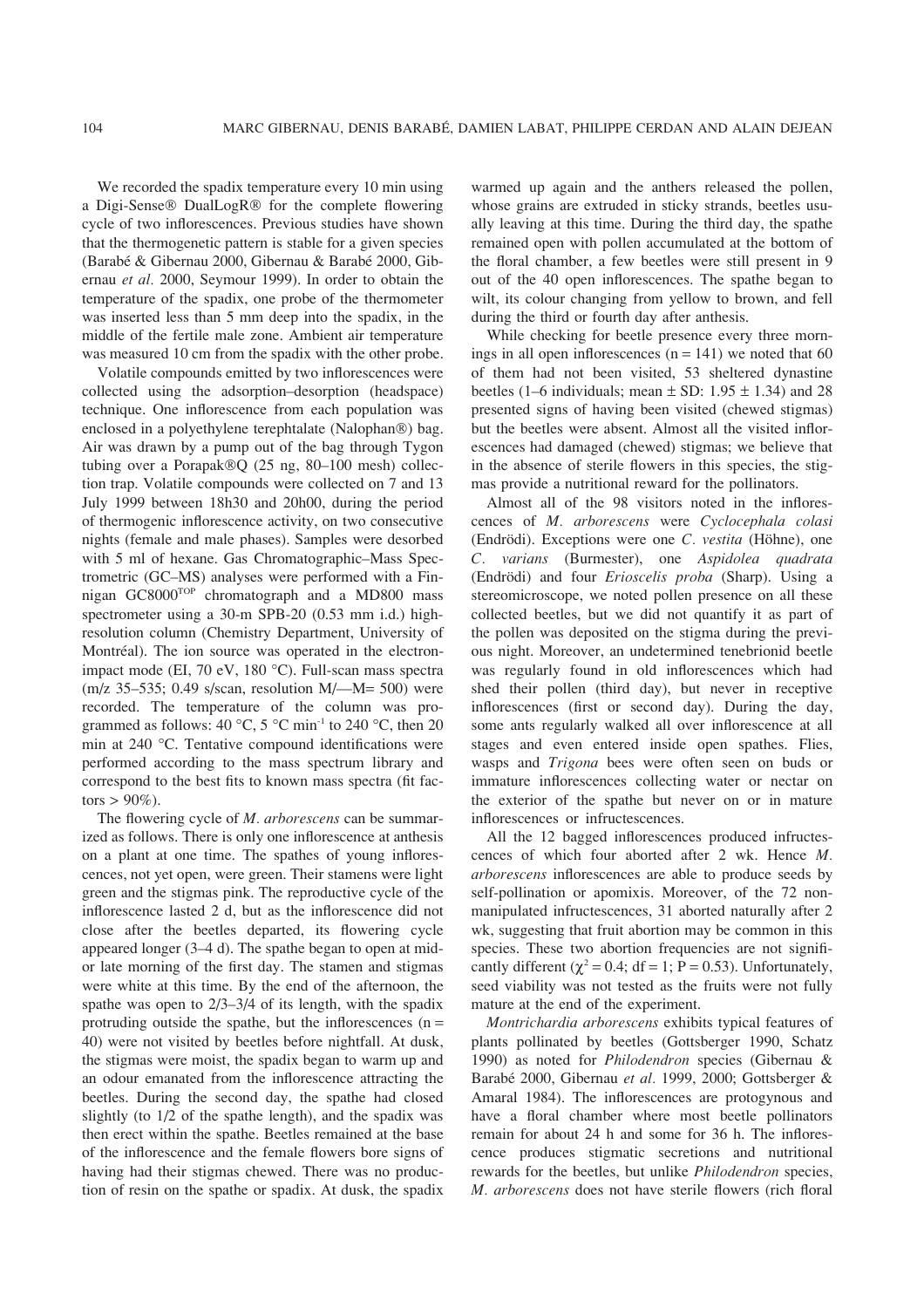tissue). It appears that in this species, as a consequence of the absence of sterile flowers, pollinators often eat stigmas since the female flowers appear to have been chewed by the beetles. However, their ovaries seem to remain undamaged. The fact that the stigmas are chewed by the beetles may play an important role in flower abortion, but this hypothesis remains to be tested.

In *Philodendron* species, pollen is extruded in sticky strands, mixed with a resin secretion, or extruded in amorphous masses (Mayo *et al.* 1997). In *M. arborescens*, pollen is extruded in sticky strands, but without the production of resin. As dynastid beetles are mostly hairless pollinators, there are strong selective pressures to enhance pollen adhesion on their cuticle, so that in beetlepollinated plants, two major mechanisms have been developed: sticky pollen grains and pollen grains mixed with resin.

The most frequent visitor, *Cyclocephala colasi*, is known to be the pollinator of *Philodendron solimoesense* and *P. melinonii* which flower at the same time in the adjacent forests surrounding the populations of *Montrichardia* (Gibernau *et al.* 1999, 2000). *Erioscelis proba* has been collected in Costa Rica from the inflorescences of *P. brevispathum*, a species not present in French Guiana (Croat 1997). The other beetle species recorded in this study (*C. vestita*, *C. varians* and *Aspidolea quadrata*) have never been collected before in Araceae inflorescences. Further studies are needed to assess if the same population of *C. colasi* indiscriminately pollinates *Montrichardia* and *Philodendron* or if there is some kind of ecological (forest vs. swamp) or behavioural (odour discrimination) isolating factor (Schatz 1990). The lack of specialization in *Cyclocephala* visiting several species has already been documented in several Araceae genera (Croat 1997, Pellmyr 1985, Schatz 1990, Valerio 1984, Young 1986). Moreover, the pollinator of *M. arborescens* in French Guiana (*C. colasi*) is different from that noted in Venezuela (*C. gravis*) (Ramirez & Brito 1992). Such geographical variations of pollinators visiting the same Araceae in different locations have also already been documented (Beath 1999, Croat 1997, Gottsberger 1986).

Another characteristic feature of beetle pollination is the production of heat by the flowers. This increase in flower temperature is related to pollination, as it is not produced randomly during floral development. At the beginning of the first night, the spadix heated up whereas the ambient temperature dropped to  $24-25$  °C (Figure 1). The spadix temperature is higher than ambient air for about 8 h (17h30–00h30) resulting in a maximum difference of 10–11 °C. Then the spadix temperature decreased to near ambient temperature by roughly midnight, and both temperatures followed the same variations during the day (rains may cause important variations in temperature; Figure 1 upper graph). At the end of the second afternoon (around 17h00), whereas the air temperature had cooled down to 22–24 °C, the spadix temperature remained around 32 °C and peaked at 34 °C at about 19h30, 9– 9.5 °C higher than the ambient air (Figure 1). The spadix temperature again decreased and by midnight had become similar to the ambient temperature, following the ambient temperature variations.

The pattern of heat production in *M. arborescens* is similar to that of *Philodendron* species of the subgenus *Philodendron* (Gibernau & Barabe´ 2000, Gibernau *et al.* 2000). The spadix warms up on each of the two nights of the flowering cycle, with no noticeable heat production between these two events. Nevertheless, in *Montrichardia*, the two heating phases are of the same intensity (temperature difference of about 10 °C), whereas in *Philodendron* subgen. *Philodendron* the second heating phase is less intense than the first one (Gibernau  $&$  Barabé 2000, Gibernau *et al.* 2000).

The production of heat by the flower is generally associated with the volatilization of fragrant compounds which are implied in beetle attraction (Gottsberger 1990, Meeuse & Raskin 1988). The floral odour of *M. arborescens* inflorescences is composed principally of jasmone and 1,3,5-trimethoxy benzene, with some additional compounds (Table 1). Odour differences appear to be mainly quantitative variations of the same compounds during the second day emission (Table 1). In *Peltandra virginica*, the floral odour changes between female-stage inflorescences and male-stage ones (Patt *et al.* 1995). The floral odour of *Montrichardia* also shows some changes between these two stages (Table 1) but they are not strongly discernible to the human nose. Pollinator attraction could thus also occur during the second night as the inflorescence remains open, emits odoriferous compounds and warms up intensely. This may explain the presence of beetles during the third day in some inflorescences. More precise studies are needed to assess the odour variability among floral stages, individuals or populations. Nevertheless, the odour of the *Montrichardia* inflorescence appears to be dominated by a cyclopentenone derivative (jasmone) and a few benzenoid derivatives (methyl benzoate, methyl salicylate, 1,3,5 trimethoxy benzene, 2-pentenyl-oxy-benzene). The latter compounds are commonly emitted by flowers/ inflorescences of many beetle-pollinated taxa (*Eupomatia*, *Encephalartos*, *Liriodendron*, *Magnolia*, *Michelia*, *Nelumbo*, *Victoria*, *Zamia*), sometimes as major compounds, and may be implicated in beetle attraction (Azuma *et al.* 1997, Kite *et al.* 1991, Knudsen *et al.* 1993). On the contrary, the cyclopentenone derivative appears to be a compound peculiar to *Montrichardia*.

Further studies are needed to compare the floral odour of *Montrichardia* and *Philodendron* species sharing *C. colasi* as a pollinator to assess if individuals of this dynastine beetle species respond indiscriminately to these aroids or if there is some kind of specificity (Schatz 1990).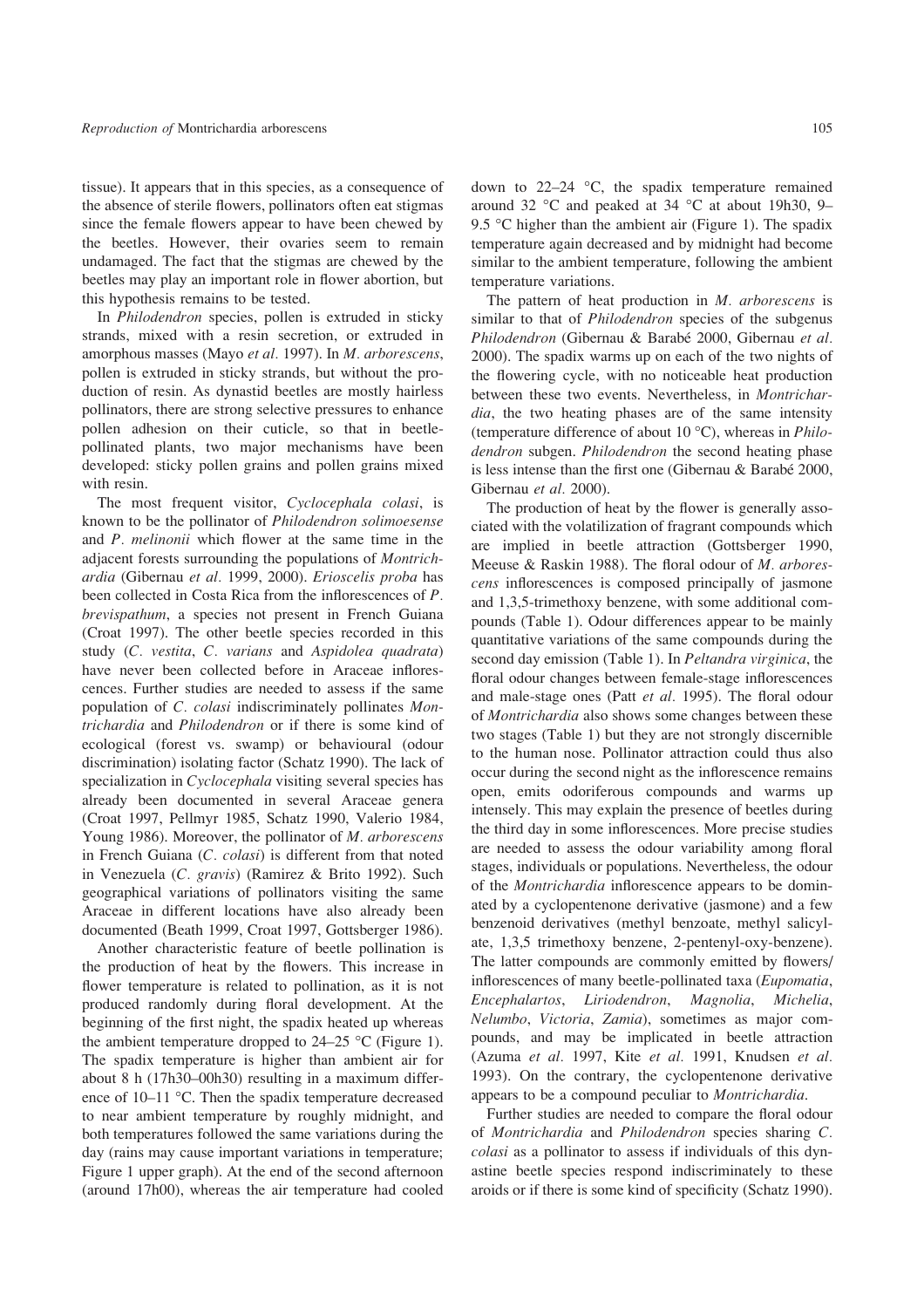

**Figure 1.** Temperature curves of the spadix (thick line) and ambient air (thin line) during 2 consecutive days of the flowering cycle for two *Montrichardia arborescens* inflorescences in French Guiana. The arrows indicate the two periods of heat production (female and male stages).

**Table 1.** Percentages of the major volatile compounds in the fragrant blend emitted by two inflorescences of *Montrichardia arborescens* on two consecutive days in 1999. Compounds are named after tentative identifications according to the mass spectrum library (fit factors > 90%). These six compounds represent between 87 and 95% of all the volatile compounds emitted.

| Compound                        | Individual 1     |                  | Individual 2      |                   |
|---------------------------------|------------------|------------------|-------------------|-------------------|
|                                 | 7 July<br>$(\%)$ | 8 July<br>$(\%)$ | 13 July<br>$(\%)$ | 14 July<br>$(\%)$ |
| Methyl benzoate                 | 1.3              | 0.6              | 4.2               | 17.2              |
| Methyl salicylate               | 4.2              | 2.9              | 6.2               | 21.9              |
| 2-pentenyl-oxy-benzene          | 6.0              | 11.7             | 8.3               | 7.7               |
| Jasmone                         | 42.9             | 58.4             | 21.9              | 23.7              |
| 1,3,5 trimethoxy benzene        | 39.5             | 11.7             | 39.6              | 11.7              |
| 2,6-ditert-butyl-4-methylphenol | 1.3              | 2.3              | 6.8               | 10.9              |